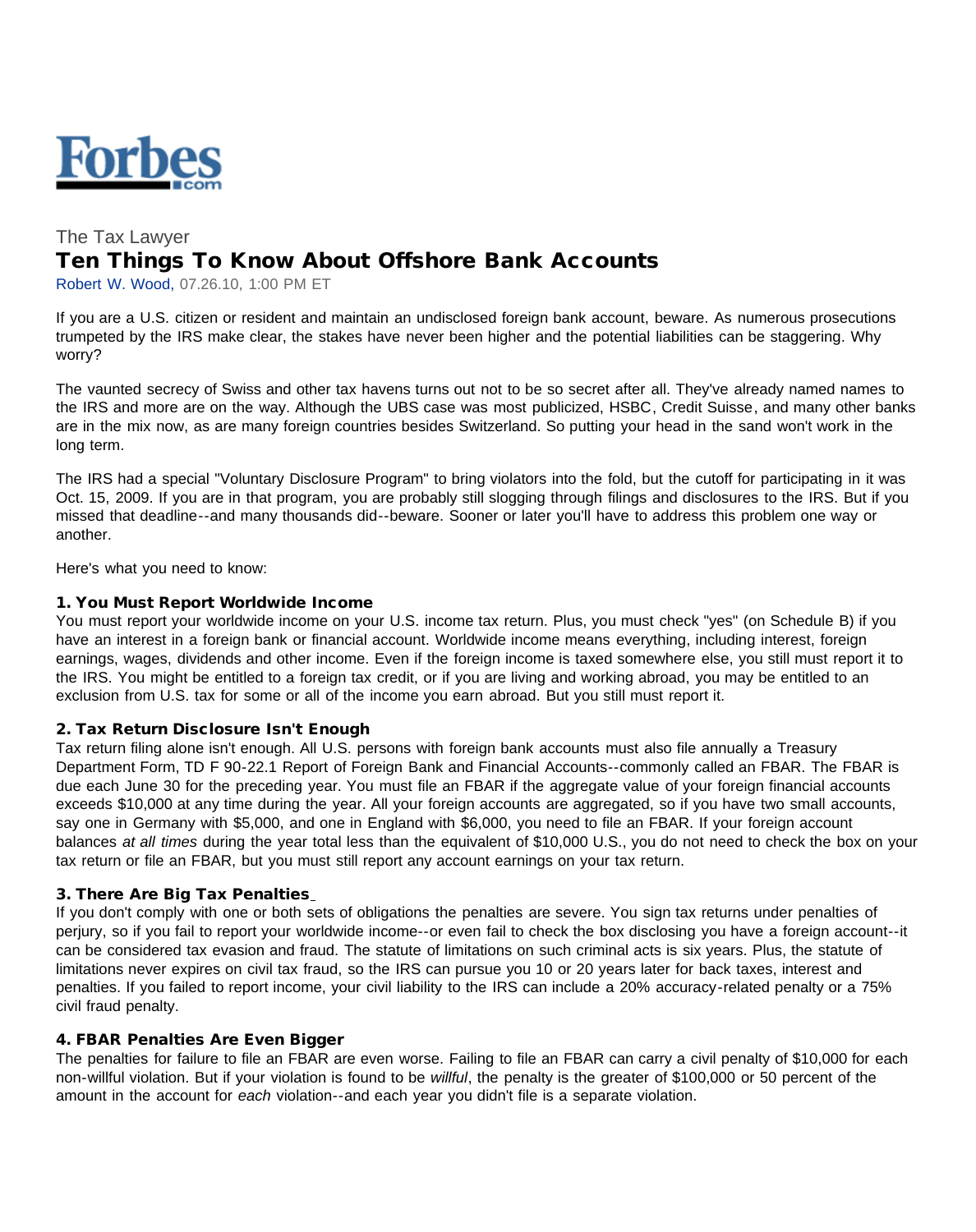# 5. You Can Go To Jail

Filing a false tax return is a felony, while *failing* to file is only a misdemeanor--think of it as the Wesley Snipes rule. A person convicted of tax evasion can face a prison term of up to five years and a fine of up to \$250,000. Filing a false return can mean up to three years in prison and a fine of up to \$250,000. A person who fails to file a tax return can face up to one year of prison and a fine of up to \$100,000. Failing to file FBARs can be criminal too, and the penalties are even more severe. The monetary penalties can be up to \$500,000 and the potential prison term is up to ten years.

# 6. Voluntary Disclosure Is Still An Option

If you admit your failures to the IRS and say you want to make it right, you've made a "voluntary disclosure." Don't confuse this with the "Voluntary Disclosure Program," which had an Oct. 15, 2009 deadline. It is too late for that prepackaged program, but it's not too late to make an individual "voluntary disclosure." A voluntary disclosure must be truthful, timely and complete. You must: cooperate with the IRS in determining your correct tax liability; and make good faith arrangements with the IRS to pay the tax, interest and penalties determined by the IRS.

While a voluntary disclosure does not guarantee immunity from prosecution, the government generally will not prosecute you if you come forward voluntarily before you're under investigation. (If the IRS is already investigating you, all bets are off.) Note, however, that in publicizing the IRS Voluntary Disclosure Program in 2009, the IRS made clear it would show no mercy to those with undisclosed offshore accounts who didn't turn themselves in by the Oct. 15, 2009 deadline. For that reason, some tax lawyers fear that the traditional advantage of a voluntary disclosure--no criminal prosecution--is less certain.

Stepping forward should be done through a tax lawyer to the IRS Criminal Investigation Division. Usually the case will be referred to the civil branch of the IRS where all the filings, amending and penalty calculations are done. You then must file amended income tax returns for past years and delinquent FBARs. There's no bright line for how far back you'll have to go, as situations vary. However, the Oct. 15, 2009 program required six years of amended tax returns and FBARs, so that's a good benchmark. The total cost of making a voluntary disclosure is also hard to assess, but it can be more than the amount in your foreign account.

# 7. "Quiet Disclosure" Is Also An Option

Some practitioners consider a voluntary disclosure "noisy," since it involves going to the IRS Criminal Investigation Division. A "quiet" disclosure involves a correction of past problems without drawing attention to what you are doing and without going to the IRS Criminal Investigation Division. If you amend all past tax returns to report all income, check the box on Schedule B, and file all past due FBARs, haven't you (quietly) fixed everything? Arguably, yes. You would send in all the money you owe or wait to be billed. If you have been paying foreign taxes on your foreign earnings, your foreign tax credits could even net out the U.S. tax, so you might not owe back taxes.

If you reported and paid tax on all your income but did not file FBARs, you should attach a statement explaining why they were late. Perhaps you had never heard of FBARs or were told by your accountant you were in full compliance. You can avoid penalties if you had "reasonable cause" for not filing FBARs, but the grounds for waiving penalties aren't terribly clear.

# 8. Inconsistency Will Hurt You

Can you amend your tax returns, reporting your worldwide income and checking the foreign account box, but not bother filing delinquent FBARs? By checking the tax return box acknowledging your foreign account, you are admitting you have an FBAR filing obligation. So not also filing the delinquent FBARs seems risky.

Even though FBAR penalties are big, there have been some indications the IRS may not be pushing them too hard. If you don't file a pile of old FBARs, perhaps it won't be obvious you didn't file in the past? A tax lawyer cannot recommend this, but some clients are probably choosing not to file old FBARs.

# 9. Prospective Compliance Only Is Risky

Can you start filing complete tax returns and FBARs prospectively, but not try to fix the past? Some people think the IRS is so overwhelmed with FBARs and tax returns that you might be OK, but the risks are enormous and I cannot recommend it. The IRS may ask about the lack of prior FBARs and of prior tax returns disclosing a foreign account. If they ask questions, you should respond through your attorney and you can't lie.

# 10. Keeping Money Offshore Is Still Legal

Should you close all your foreign accounts and bring your money home? You are entitled to have money and investments anywhere in the world as long as you disclose your foreign accounts. If you are considering not trying to clean up your past tax returns and FBARs, you may be tempted to close your foreign account. However, closing your foreign account doesn't [relieve you of the](http://www.woodporter.com/) obligation to file accurate tax returns and FBARs. Tying off the problem prospectively may make sense, but